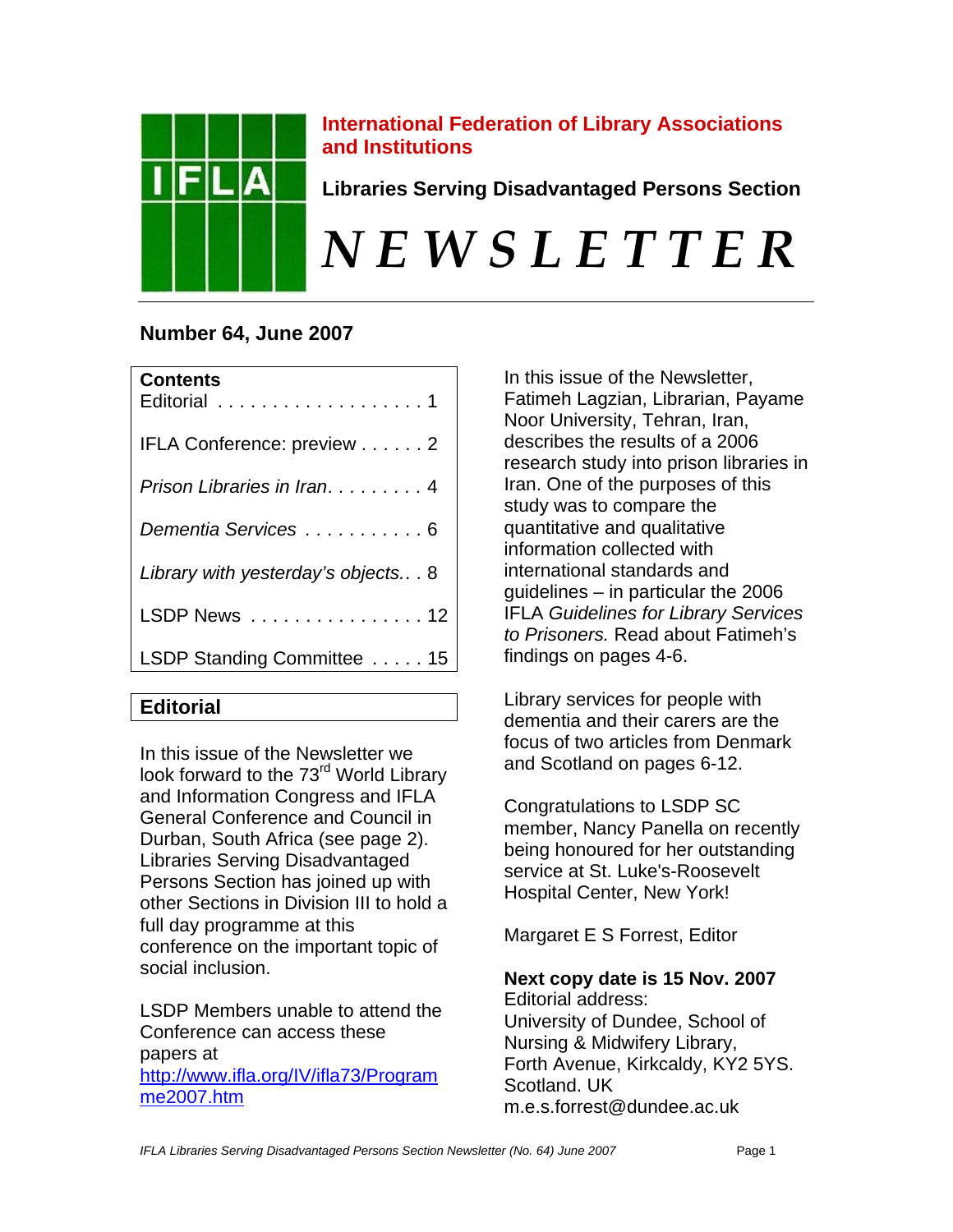# **IFLA Conference Preview**



World Library and Information Congress: 73rd IFLA General **Conference** and **Council** 

*"Libraries for the future: Progress, Development and Partnerships"* 

> August  $19^{th}$  -23 $^{rd}$  2007, Durban, South Africa

This year the LSDP Section has joined up with other Sections in Division III to hold a full day programme at IFLA's General Conference and Council. The title of the Divisional programme is **"Social inclusion: how can public libraries embrace the challenge of reaching out to serve all people in their community?"**

It will take place on Wednesday  $22<sup>nd</sup>$ August from 8:30 to 18:00. The full text of several of the presentations is available from the IFLA Conference website at

http://www.ifla.org/IV/ifla73/Program me2007.htm

The following is an outline of the Divisional programme.

#### **Session 1**

**Opening** Us and Them: libraries in the community ALEX BYRNE, President of IFLA **Democracy and social inclusion**  A theoretical paper: Public Libraries Addressing Social Inclusion: How we may think... INA FOURIE (University of Pretoria, South Africa)

Public Libraries, Spaces for Social Cohesion:

Las Bibliotecas Públicas, espacios para la cohesión social. Proximidad e inclusión en las bibliotecas públicas de Barcelona JUAN JOSE ARRANZ (Barcelona Public Libraries, Catalonia, Spain)

Best practice within this theme: A Broad Library with Social Inclusion: Reaching out to Vulnerable Groups in China HUANG QUNQING and LI ZHAOCHUN (Yat-Sen Library, Guangdong Province, China)

Tengo derecho a saber ANA MARÍA PINO YÁNEZ (National Library of Congress, Chile) Discussion and questions to speakers

**Session 2 Bridging the information gap digital inclusion** 

Information Literacy in Practice: engaging public library workers in rural South Africa KARIN DE JAGER and MARY NASSIMBENI (Centre for Information Literacy, Department of LIS, Cape Town, South Africa)

Braving Rapids, winding timbertracks: towards equitable access to information for libraries in Sarawak RASHIDAH BINTY BOLHASSAN (Sarawak State Library, Malaysia)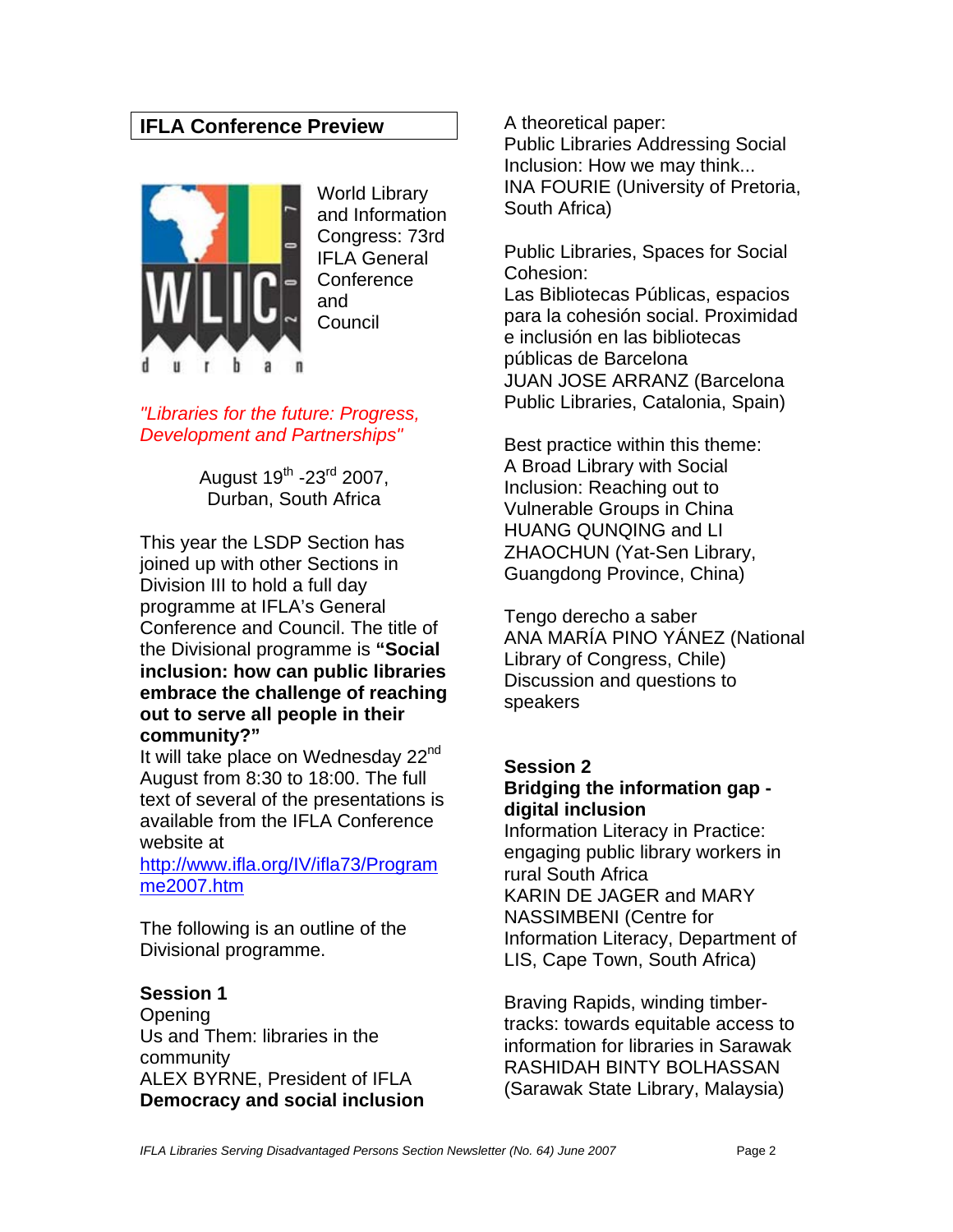What is Community Centre, Gallerup? LONE HEDELUND(Arhus Public Library, Denmark)

Serving Patrons in Their Language, Not Just Ours PAUL S. ULRICH (Berlin Central and Regional Library, Germany) and SUSAN MCGLAMERY (Cooperative Services, OCLC)

#### **Session 3 The Right to Read**

Babies Guidelines - A presentation of the Guidelines for Services to Babies and Toddlers IVANKA STRICEVIC (Zagreb City Libraries, Croatia) and KATHY EAST (Wood County District Public Library, Bowling Green, USA)

Libraries respond to children in need: Two Model Programs PAT MULLER (County of Henrico Public Library, Richmond, USA) and BARBARA GENCO (Brooklyn Public Library, Brooklyn, USA)

Minority Group in a School Library SILVA NOVLJAN (National and University Library, Slovenia)

Paired Reading - encouraging reading for pleasure at farm schools through peer tutoring in the Greater Tzaneen area CHRISTINE NEL (Greater Tzaneen Library Services, South Africa)

Public Libraries and their Communities: South Australia reads TERESA BROOK (Public Library Services, The State Library of South Australia)

#### **Session 4 Libraries for All**

Cultural presentation: Libraries, Indigenous Peoples, Identity & Inclusion EDGARDO DIEGO CIVALLERO (National University of Córdoba, Córdoba, Argentina)

Public Libraries as Sources of Information for the Disadvantaged Groups in Society: The Information and Educational Needs of Prostitutes in Kano, Nigeria GHAJI BADAWI (Bayero University, Kano, Nigeria)

Cooperation for Better Libraries ANNA-BIRGITTA ERIKSSON (Rinkeby, Stockholm, Sweden)

Task Force Team for the establishment of the National Support Center for Library Services to People with Disabilities YOUNG SOOK LEE (The National Library of Korea, Korea)

From Caterpillar to Butterfly: Mobile book boxes in Rural Communities JUNE BAATJES (South Africa)

Closing remarks - summary

oooOooo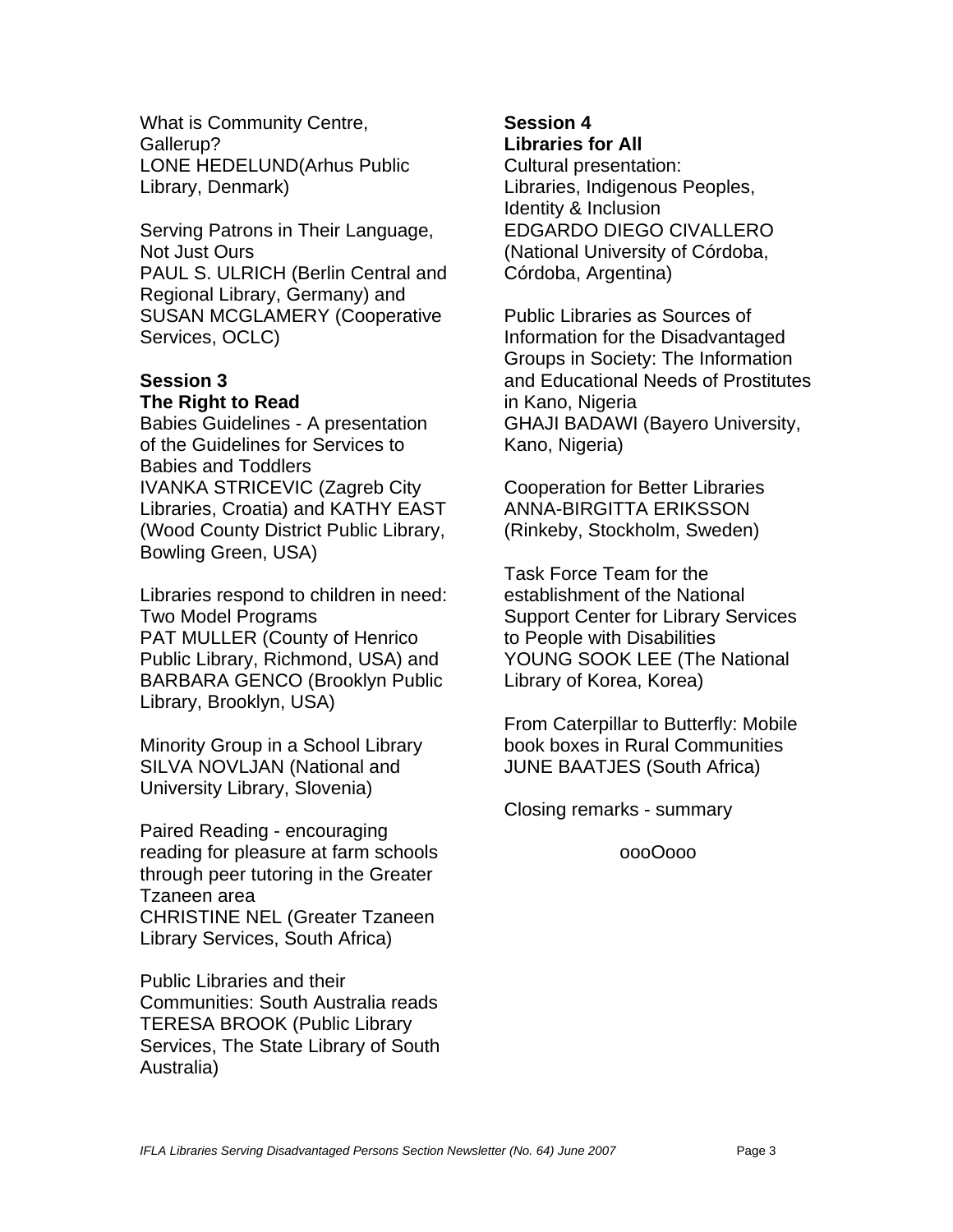# **Articles**

#### **Prison Libraries in Iran: Summary of 2006 Research Study**

Fatimeh Lagzian Librarian, Payame Noor University, Tehran, Iran

#### *Edited by Vibeke Lehmann*

#### **Background**

In conjunction with her master's degree thesis, the author recently conducted a study to assess the situation of prison libraries in Iran. The purpose of the study was 1) to obtain a broad picture of the current status of these libraries and their use by the incarcerated population, 2) to compare the quantitative and qualitative information collected with international standards and guidelines – in particular the 2006 IFLA *Guidelines for Library Services to Prisoners* (IFLA Professional Report No. 92), and 3) to make a series of recommendations for the improvement of prison libraries and services throughout the country.

#### **Research methodology and limitations**

A survey containing 150 questions, based on a preliminary draft of the IFLA guidelines, was distributed to 144 prison facilities. The questionnaire asked for information on library personnel, physical library space, library collections, equipment, user services, budgets and other resources. The questionnaire was developed by five professional

librarians and was approved by the cultural director of Tehran's prisons.

Certain limits were imposed on the research: The investigators could not independently visit the prison libraries; the female librarians could not enter the men's part of the prisons, where some of the libraries are located; many of the libraries lacked professional staff and the available staff did not always understand the questions asked; and some resistance from prison authorities and security staff hampered the data collection.

# **Research findings**

Library collections: The total number of books contained in the 144 libraries is 2,334,671, and the total number of audiovisual materials is 26,452. Most of the libraries have between 2 and 5 periodicals.

Library users: The total population of the 144 prisons is 84,720. The educational achievement of the populations is as follows: No school diploma - 52,474; general diploma – 9,975; high school school diploma – 881; bachelor's degree – 624; master's degree – 115, and PhD – 24. Of the registered library users, 37,508 are men and 2,621 are women. Registration of new users averages 4,164 per month.

Library staff: A total of 125 civilian employees work in the prison libraries; only one of these is a certified professional librarian. The libraries also have 336 inmate workers. The prisons have a total staff of 7,534. Recently the National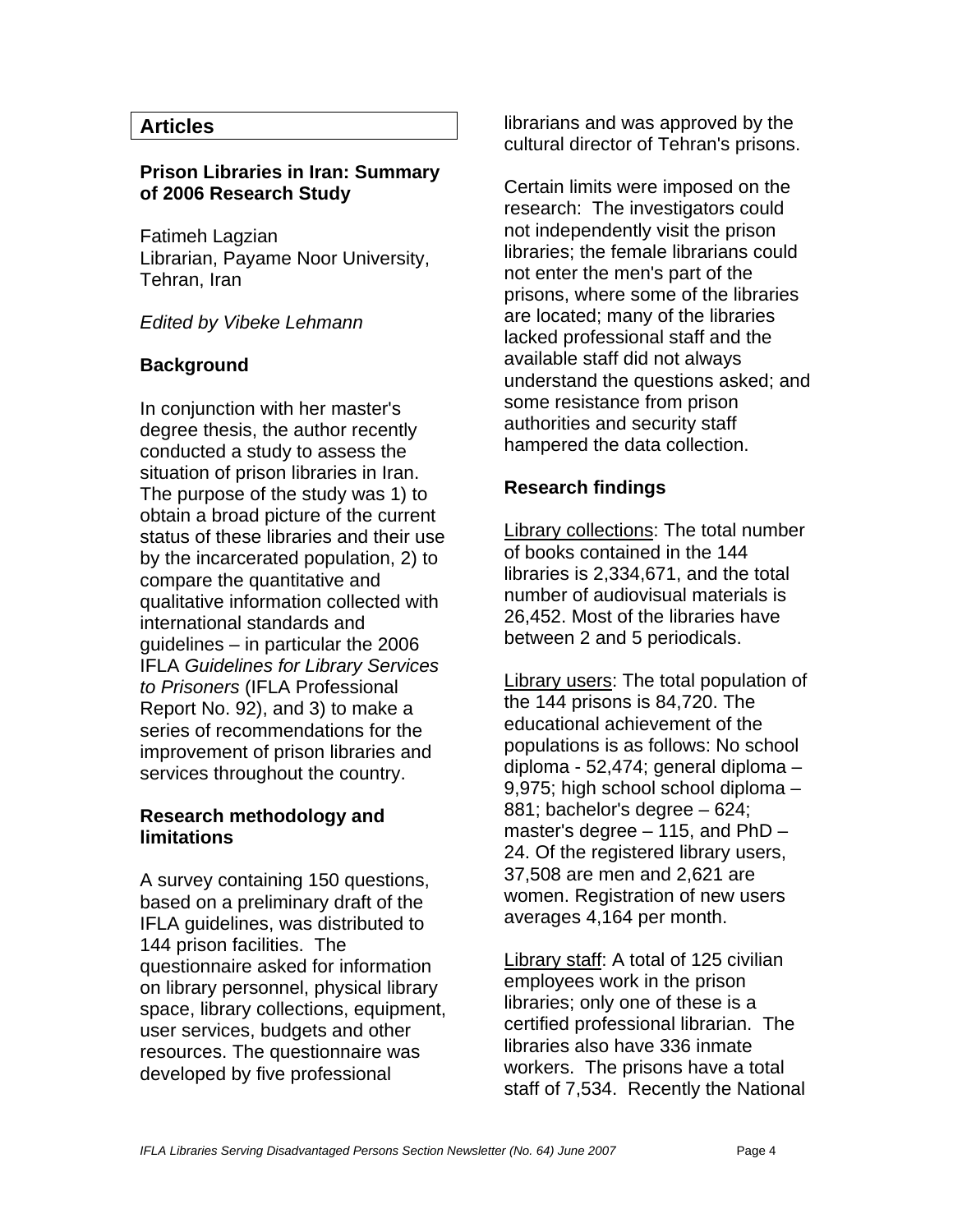Library instituted a course of studies to train non-librarians to work in a prison library.

User services: The library users identified the following reason for visiting the library (in priority order): 1) Spending their leisure time, 2) studying and pursuing hobbies, 3) independent study and information gathering, 4) getting news from outside though newspapers and magazines.

Organization of library materials: Of the 144 libraries, only 29 use a formal classification system: 23 use the Dewey system and 6 use the Library of Congress system.

# **Data analysis and comparison with the IFLA** *Guidelines for Library Services to Prisoners* **(3d ed., 2006)**

By comparing the data collected through the survey with the IFLA guidelines, wide discrepancies are apparent:

- Of the 57 libraries that have a population of fewer than 200 inmates, only 25 have the recommended minimum collection of 2000 books; the remaining 32 libraries do not reach this critical minimum number.
- 98 percent of the libraries did not report having any magazine collections.
- IFLA recommends one librarian position for a prison population of 500 and a half-time position for a population below 500. According to this formula, the Iranian prisons need 223 more librarians.
- 127 libraries stated that they did not have a designated independent budget. They reported that they receive a small part of a "cultural" budget allocation to buy new materials.
- The libraries obtain the majority of their materials through gifts and donations.
- Inability to buy new materials, buying inappropriate materials, and the reliance on donations contribute to the ineffectiveness of the libraries.
- 70 libraries have no standard organization and classification for their resources.
- Most prisons have no separate space designed and designated for library functions and the libraries are located in a "cultural" area.
- Only 14 libraries have standard book shelving; the remaining 130 facilities report space and storage problems.
- IFLA guidelines require that the library and its materials be accessible for disabled persons. Adequate services are not provided for the 469 persons identified with disabilities.
- 42 libraries receive interlibrary loan services, usually from local public libraries. Such materials supplement in-house collections.
- 9 libraries offer computer classes to inmates and train library staff in the use of new technologies.

# **Recommendations**

 The research report makes a series of recommendations: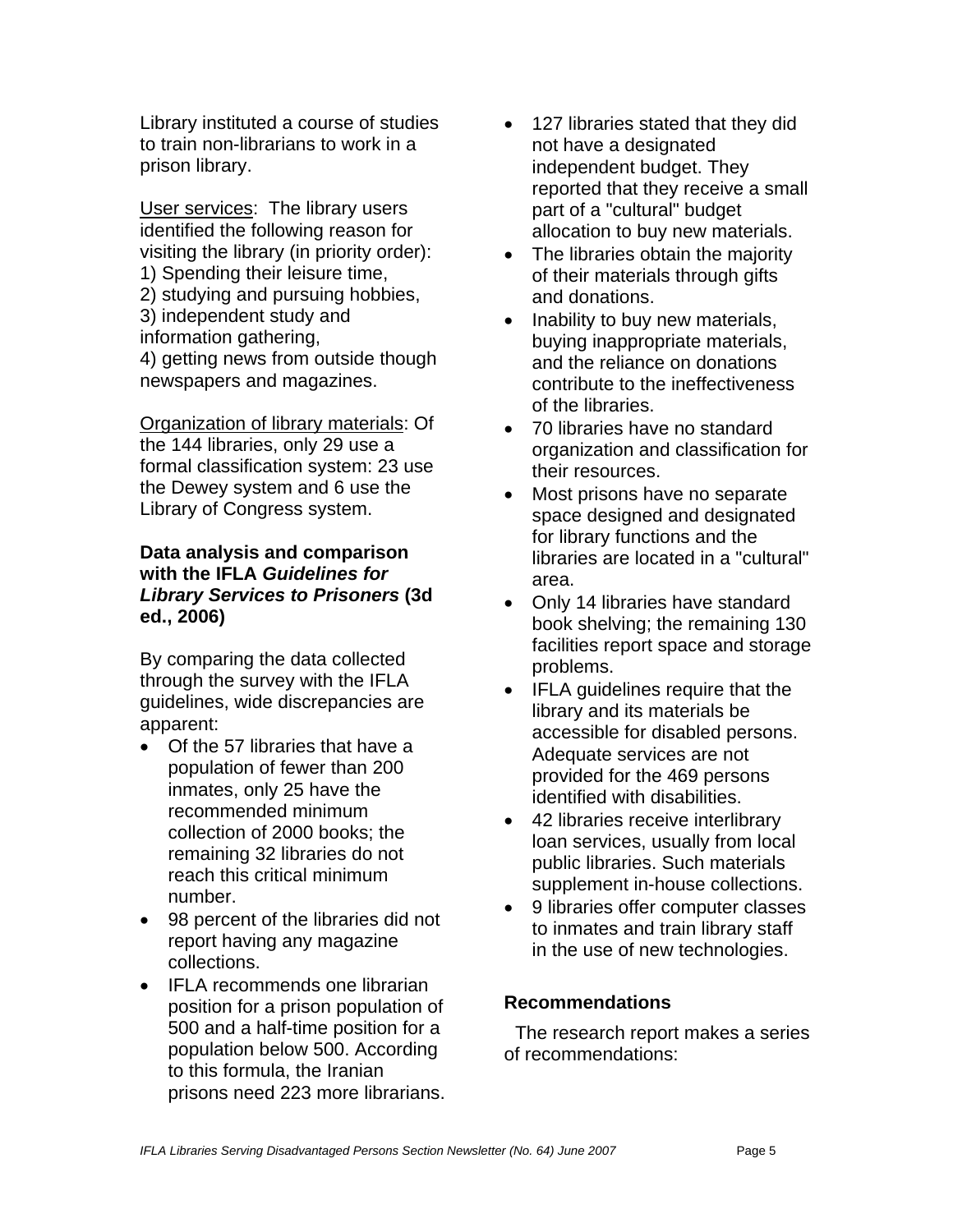- The library collections should be increased in accordance with the IFLA guidelines.
- A librarian should be employed by each library.
- A separate library budget should be available from the prison authority and administered by library staff.
- The prison should designate and design a space for library functions.
- A process for acquisition of library materials should be established and materials should be selected according to inmates' interests and needs.
- Library orientation should be provided for new inmates.
- Create an annual Prison Library Day for celebration and conferences.
- Encourage the establishment of mobile libraries to prisons through public libraries and volunteers.
- Introduce computer technology with software applications for the inmates as well as library management systems for staff. Provide technology training to staff.
- Encourage close cooperation among the prison libraries during the "modernization" transition.
- Create a government entity that would supervise all prison libraries in the country and standardize their operation.
- Offer training for prison library staff in professional library operations and services.
- Create an association of Iranian prison librarians.

The prison library research findings and recommendations were presented at a special seminar at the Iranian Library Association conference in September 2006. The report was widely discussed by both prison authorities and the library community and was covered by the news media.

# oooOooo

#### **The Dementia Services Development Centre Library & Information Service**

Eileen Richardson Library & Information Service Manager, Dementia Services Development Centre, Stirling, Scotland

The Iris Murdoch Building houses a specialist library which is a unique resource in Scotland, holding around 12,000 documents on the care of people with dementia.

The library is open to anyone with a personal or professional interest in exploring aspects of dementia care, and we provide a range of services within the UK and worldwide:

- Information enquiries
- Subject reading lists
- Current awareness
- Book loans by post (UK)
- Journal articles

#### **The Centre**

The Dementia Services Development Centre was established in 1989. The first centre of its kind in the UK, and the model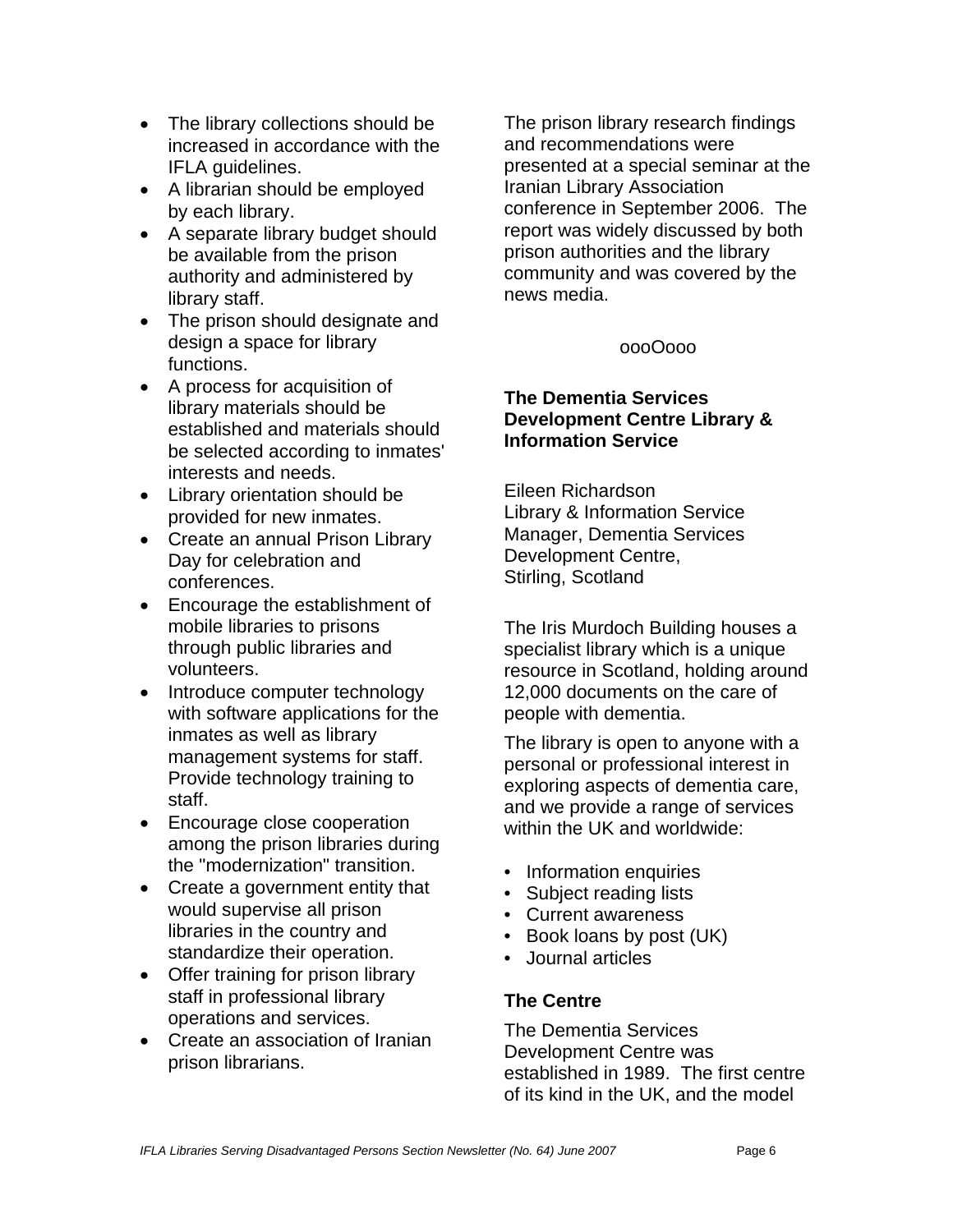was copied in England and Wales, but Stirling's Centre has remained the only one in Scotland. This month sees the launch of a new dementia centre for Northern Ireland - one area of the UK lacking a service this time as a branch office of Stirling for the first 2 years of its life. The aim is that it will establish a presence in Northern Ireland and continue independently thereafter.

# **The Iris Murdoch Building**

In 2002 the Centre moved to The Iris Murdoch Building, which was built as an exemplar for dementia-friendly design of public buildings. Many principles of design are demonstrated, which are universally applicable across a range of care settings as well as in public places, so we attract visitors from a variety of backgrounds



# **The library**

The Library & Information Service has existed as long as the Centre, albeit from small beginnings, and now has a collection of around 11,000 items, principally books, reports and journal articles

Anyone with a personal or professional interest in dementia can use the library's services. The main groups of users are health and social care professionals (social workers, nurses, doctors, OTs etc.), design professionals (architects, interior designers, product designers), the students studying for these professions, and members of the public who may have a family member with dementia and find that they lack knowledge.

The library is a lending library, and since the library loans service covers the whole of the UK, we can reach more customers by sending books out to them, for a small postal charge.

Our information service can reach worldwide, and we get many enquiries and requests for information from all over the world, many through our website.

Email has also made possible our current awareness service, which is an electronic publication of 10 issues a year. We publish a monthly digest of books and articles added to the library, and choose a topic to highlight with library and web resources.

#### **New developments**

Northern Ireland. As mentioned above, The DSDC has opened a branch in Northern Ireland, which includes a small branch library. It will deal with enquiries locally, backed up by the service at Stirling.

# **New library system**

We are a member of a consortium of (mainly NHS) health libraries in Scotland which is implementing a library management system. The new system has been chosen, and is the ALEPH system by Ex Libris,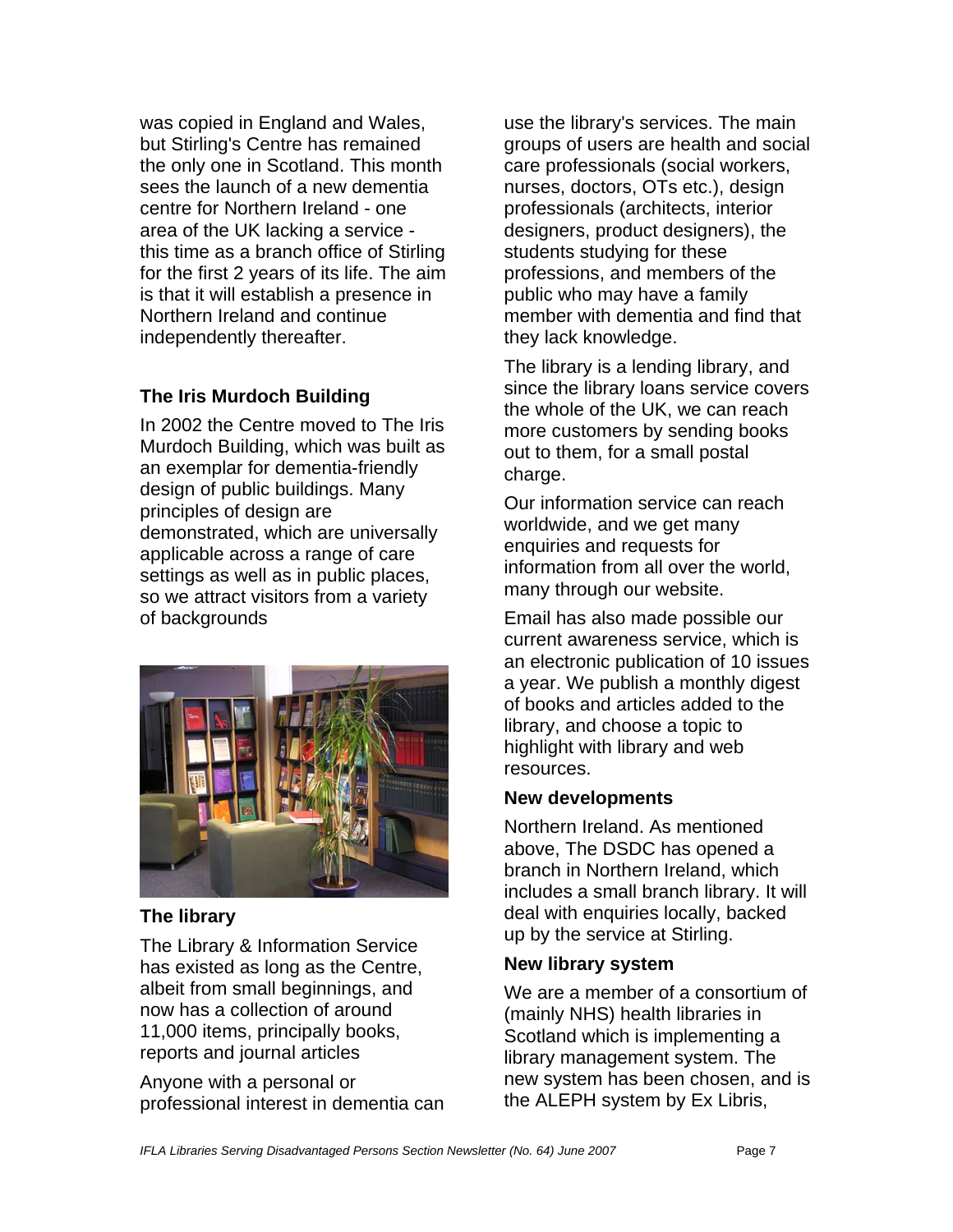which is currently used by many academic libraries in the UK and abroad. The new joint system has been named SHELCAT (Scottish Health Libraries CATalogue) and should be in place by the turn of the year.



This will make a difference to the way we work, in that our catalogue will be freely and widely available for the first time. Up to now, we have had to provide reading lists on specific topics, and we may find less need for this in future as people will be able to search the catalogue for themselves. We will still of course offer reading lists as well.

#### **Forth Valley project**

This year The Dementia Services Development Centre has been awarded a grant from the Scottish Executive to undertake an improvement programme in the Forth Valley area. Its main aims are to determine the needs of people with dementia in the Forth Valley area, find out what current services are available and devise ways to improve the provision of care to people with dementia. The library service will be involved in finding and collating publications by health and social care professionals working in the Forth Valley area, and looking for examples of best practice in dementia care

To read more about the DSDC and its other services, please visit www.dementia.stir.ac.uk

oooOooo

#### **Library service in the year 2007 – with yesterday's objects**

Jeannette Larsen, Librarian, Gentofte Public Libraries, Denmark

*In 2006 Gentofte Public Libraries upgraded and modernised the library service at one of the nursing homes in the municipality to make it more streamlined and relevant. The success of this project has resulted in an increasing demand for support from other institutions in the municipality.* 

Are library services in nursing homes still relevant to residents? And are librarians still the most appropriate facilitators for these services in nursing homes? If traditional services are less relevant today, perhaps services could be adapted and the role of facilitator developed?

#### **Change in type of residents**

The policy of "as long as possible in your own home" has been a decisive factor in the change in the type of residents in Danish nursing homes over the past few years. This article is concerned with residents who suffer from dementia; a reduced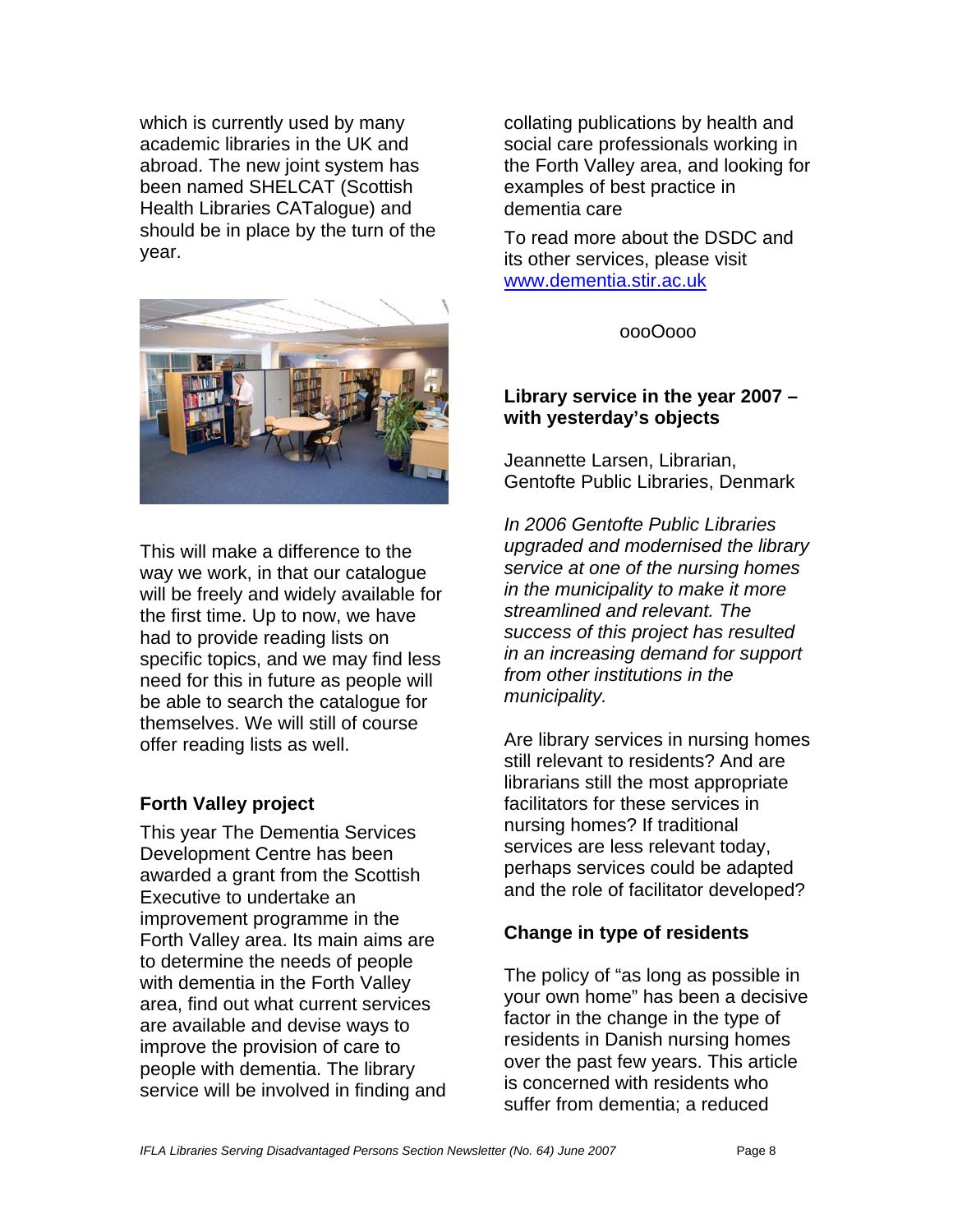ability to cope with everyday life, poor memory and confusion which prevent them from remaining safely in their own homes. The article focuses on how libraries have adapted their services in nursing homes in order to make them more relevant to older clients.

Dementia is a condition where brain function has been reduced. The most important symptom is reduced memory, but also the ability to reason and one's judgement is affected, and often there will be changes in the person's personality, mood and behaviour. As a rule the person with dementia suffers from reduced short-time memory, and forgets what happened hours or minutes ago, but often has no problem in remembering what happened many years ago. It is therefore often memories from childhood and youth that seem most vivid to the person.

#### **Reminiscence work**

Nursing homes in Denmark are increasingly becoming involved in reminiscence work to support people with dementia. By evoking memories a person's identity can in some cases be reinforced, thereby increasing the quality of life. In other cases it might just produce the good feeling of something recognizable for a brief moment.

Dementia can cause changes in the perception of reality, so that evoked memories can mean that the person experiences a feeling of living in the past.

As a librarian and unskilled in reminiscence work I had to take care when recommending books and other materials to clients in the nursing home in which I worked. I might, for example, recommend to an older gentleman an illustrated book about the resistance movement from the Second World War, which might trigger upsetting memories of the atrocities of war. Firstly, due to my lack of insight into dementia I would not realise the kind of risk I was running, and secondly, I would not know how subsequently I could help him to "get out" of the war again!

Apart from their professional competence in relation to dementia, nursing home staff have an insight into the former lives of their residents, and they also have their trust, which are important factors in a therapeutic context.

#### **The new library service**

Previously I would push the book trolley round six wards each afternoon just after the residents had enjoyed their midday rest. When I arrived, some of the residents would be away on a day trip or taking part in some activities elsewhere in the house. It could be quite difficult to talk to the residents, and when this was possible I sometimes felt that most of them would ignore me: understandable as they neither knew me nor read books.

The book lending service is now run by the nursing home staff. This makes for a more user-friendly service, provided by people the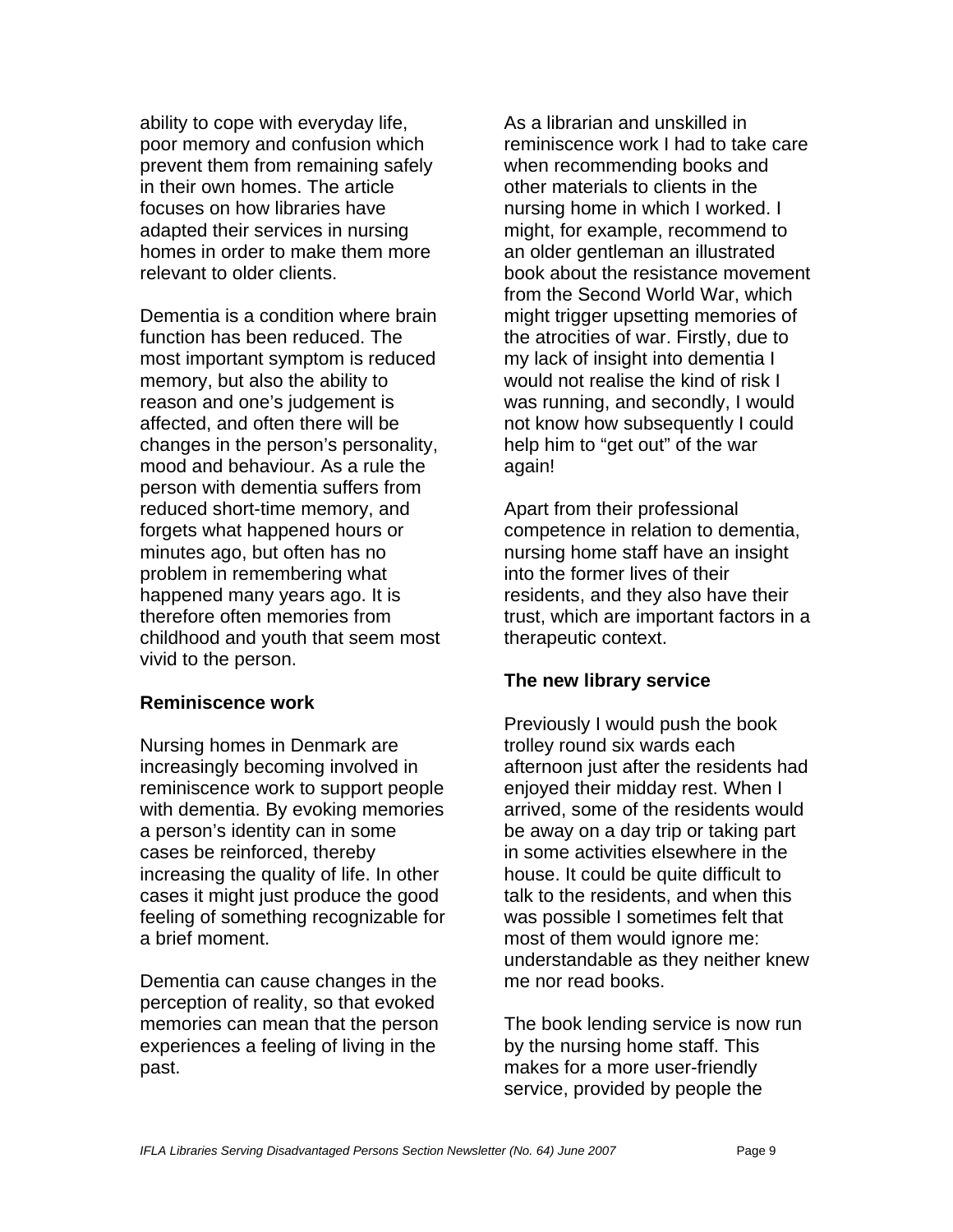residents know and at times when it is most convenient for all concerned. The staff assess whether a new resident might benefit from the service "books to your door", or whether reminiscence materials are preferable. In future the nursing home staff will make sure that the residents are informed about both materials and any other services the library has to offer. This team working with the nursing home staff ensures the best possible service from the library for residents.

The supply of library materials to the different wards within the nursing home is arranged according to the individual needs of each ward and is influenced by the degree of involvement of the staff.

A standard ward collection of library materials consists of about 30 items, 22 of which are suitable for reminiscence work. The other 8 items consist of 2 novels, 2 crime stories, 2 biographies and 2 large print books (Magna Prints).

The 22 illustrated works are selected exclusively on the basis of the illustrations which are meant to evoke memories. A book on allotment gardens can, with the picture of a white garden table with coffee cups, the green beech hedge, the blue sky and a flapping Danish flag, conjure up memories in most of us. Don't we all remember that time in the garden ………. the flag just hoisted because someone surely had a birthday?

#### **Traditional service to other residents**

The few residents who are not suffering from dementia, but are living in the nursing home because of blindness or other physical disability and who get pleasure out of reading books, are registered as "books to your door" borrowers. This is an even better service than before, as the selection is no longer limited to the book trolley, but the books are now selected from the library's collection for each person, on the basis of a borrower profile and with due regard to what he/she has already read.

# **"They have started chatting to each other in the lounge"**

In one of the wards the success has really exceeded our expectations. This is Mona Lisa's ward, because she is a great enthusiast who is very keen on reminiscence work. The first time Mona Lisa called me to arrange a change to the library collection, she said, "They have started chatting to each other in the lounge".

Previously, they would simply sit, staring into space, without making any contact with each other. Often the residents have not asked to go into a nursing home, but have been placed there. Apart from not knowing each other and perhaps not immediately having anything in common, they might not be able to remember how to start a conversation or know just what to talk about.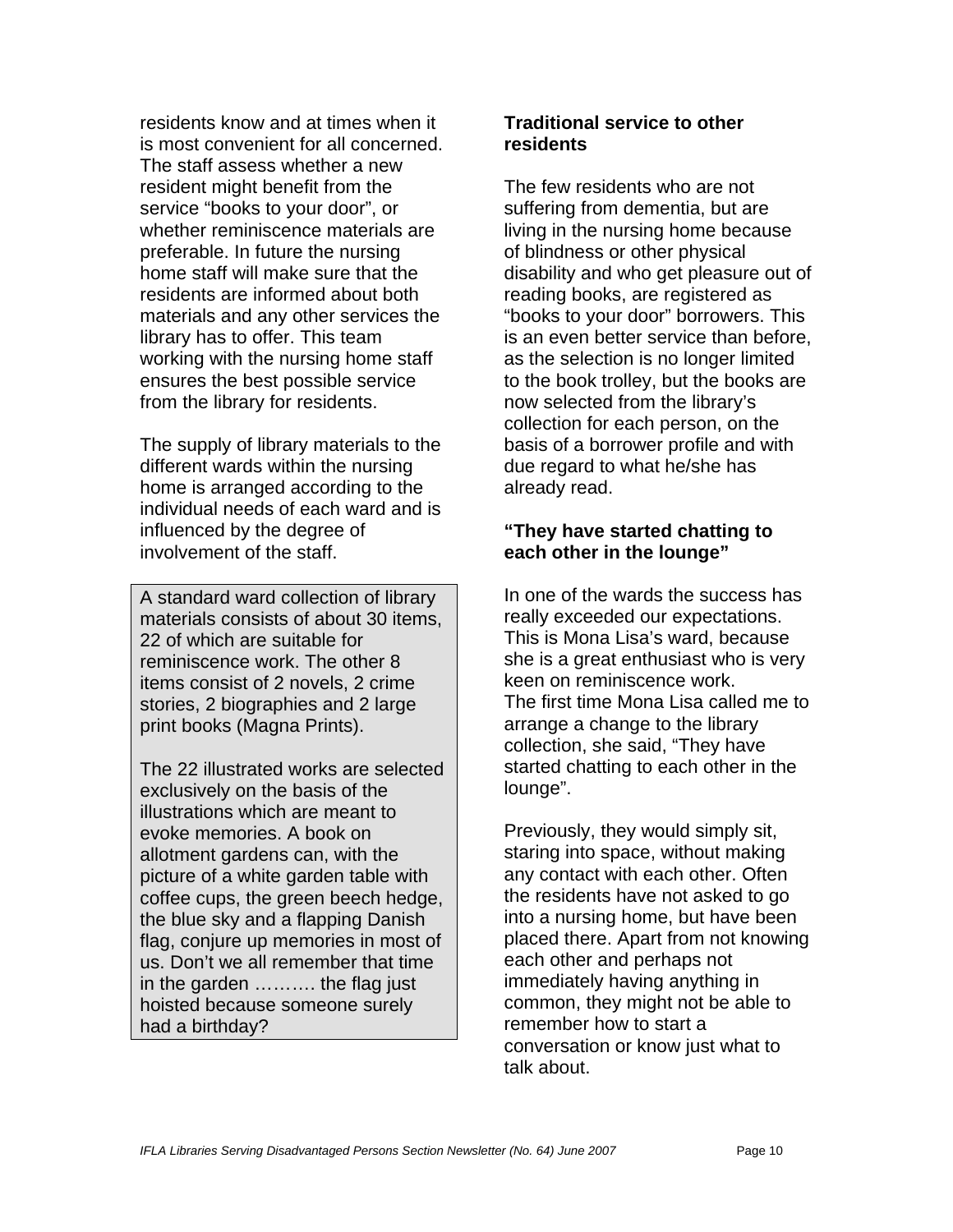Now they are talking – because of the books! An elderly gentleman, who was looking at a book with pictures of cars from the 40s, pointed to one of them and said to the person sitting next to him, "I once had a car like this – it was green". The other person looked at the car and answered, "My father had a red car".

Mona Lisa told me that each day before leaving, she would go into the lounge and arrange the books on the tables so that the attractive covers would be visible. When returning the next day, the books had been neatly returned to the bookcase. She persevered day after day, and after a couple of months her colleagues left the books out and began themselves to look more closely at the books and use them for prompts for conversations with the residents. Little by little, the ward developed a new culture: The residents' need for books increased, and they began asking for new books. Previously, this group of residents had minimal satisfaction from their use of the library service, which had little relevance to them.

Mona Lisa interviews the residents and is interested in information both about their own and their parents' previous jobs, leisure interests, etc. That is why I know that one of the residents in the ward worked on the building of the old Lillebælt Bridge. another was a cabinet maker and a third always enjoyed visiting the Louisiana Art Gallery. My knowledge of the residents is obviously reflected in the materials I select for the ward library collection, so that these can

meet the residents' needs in the best possible way.

Last time I spoke to Mona Lisa, she said: "Isn't it wonderful, they now carry picture books in the baskets on their Rollators (walking aids), they bring them everywhere and are so fond of them. One even took a couple of books with him for the Christmas holiday with his son."

#### **Cooperation between library and nursing home**

My 'contacts' and I have evaluation meetings where we exchange experiences from the different uses of the scheme, and adjust this to suit both the institution and the library. At these meeting I also tell them about the library's various types of material and other services available.

Apart from my ward contacts, I have a primary contact in the nursing home, namely the head of the activity centre, with whom I agreed and developed the primary framework for the scheme.

Other municipal institutions have started to ask for reminiscencesuitable deposit collections, and as the municipality's other eight nursing homes also ought to be able to offer the new library service, my plan is to arrange a number of standard collections which would cater for a wide range of needs and interests.

As something new, and together with the local-historical archive, I have produced two memory bags with original objects which evoke past events and feelings: one featuring the theme 'school' and the other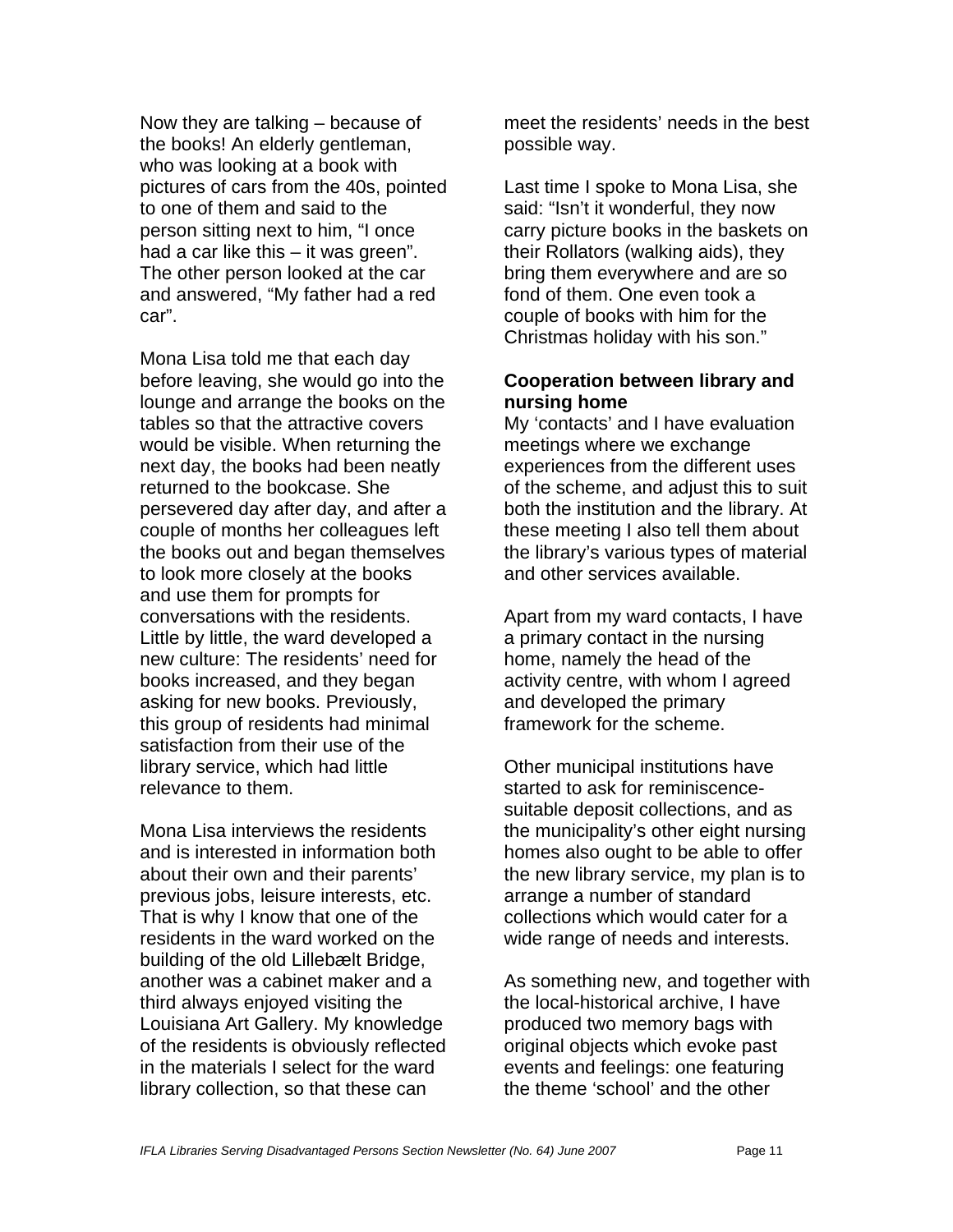'Sunday out of doors'; these two bags are to be tested in two of the nursing home wards and in the activity centre. This is a pilot product meant to examine the need for the loan of such library material to be used in reminiscence work.

This innovative and modernised library service in one of Gentofte Municipality's nursing homes has become a success and has resulted in increasing demand from other municipality institutions.

oooOooo

# **LSDP News**

# **Award Recognition**

Standing Committee member, **Nancy Mary Panella**, Director of the Bolling Memorial Library at St. Luke's-Roosevelt Hospital Center, New York has been honoured with three awards: The St. Luke's-Roosevelt President's Award for Excellence, and The Alumni Society's Award for Lifetime Contributions to St. Luke's-Roosevelt. The Society is comprised of physicians completed their graduate training (internships and residences) at St. Luke's-Roosevelt.



Nancy is delighted to receive these awards, as she says, "This was stunning news for me, because in its 116 year history, the Society has never before honoured a non-MD (non-physician/surgeon)." Thirdly, Nancy received an award, from St. Luke's-Roosevelt's Medical Board. Congratulations, Nancy!

# oooOooo

# **Introducing…**

*In each issue of the LSDP Newsletter we hope to include information about members of the Section's Standing Committee. This issue introduces Helle Mortensen from Denmark.* 



**Helle Mortensen** is the coordinator of Outreach Services at the Lyngby-Taarbaek Public Libraries. She is a member of IFLA's Standing Committee for Libraries Serving Disadvantaged Persons (LSDP) from 2005. Helle has several years of experience in serving elderly homebound and elderly in institutions. In 2006-2007 she became leader of a project for blind, visually impaired and disabled readers in Lyngby-Taarbaek Public Libraries E-mail address:**hmo@ltk.dk** 

oooOooo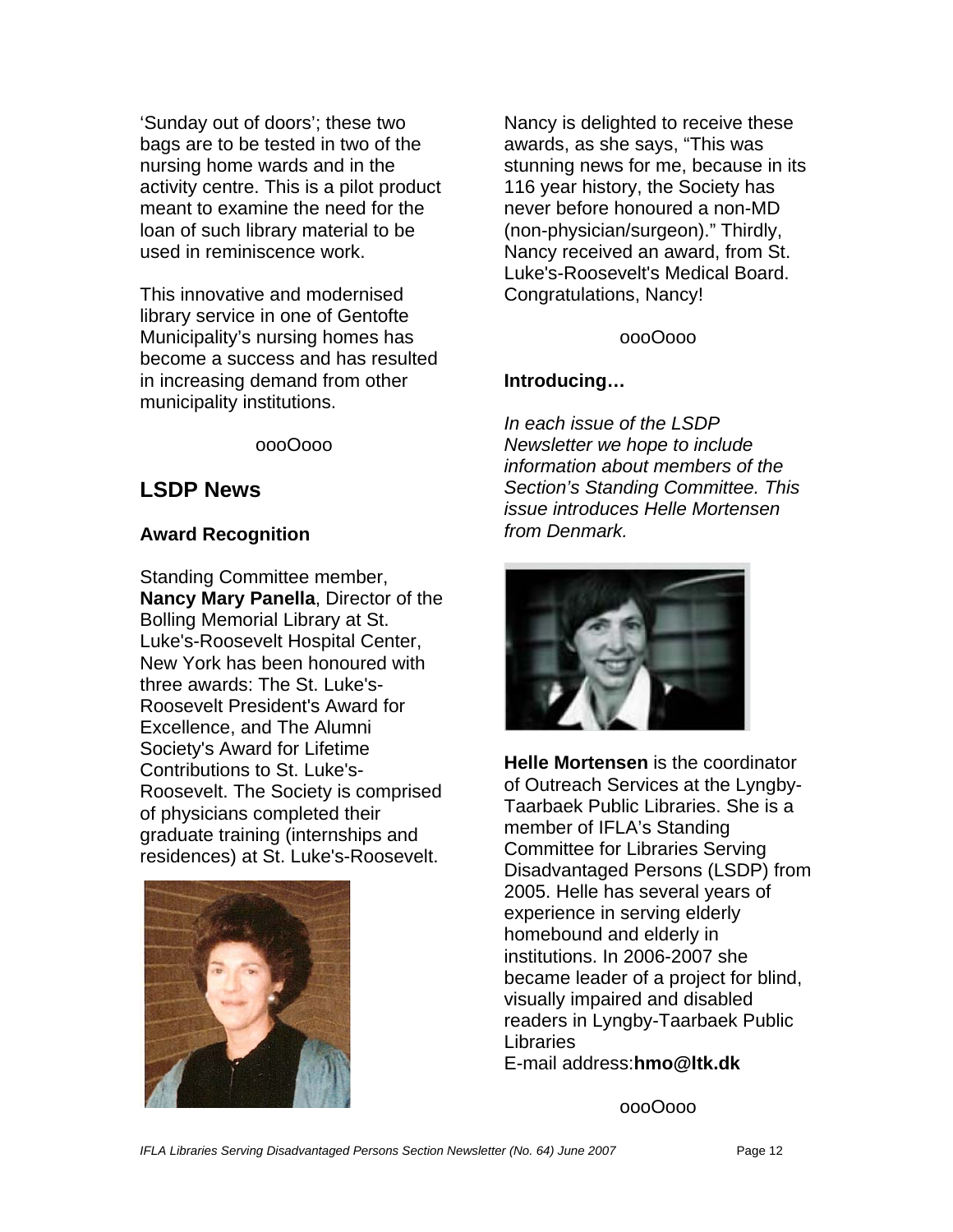#### **IFLA Guidelines for Library Services to Prisoners**

A Spanish translation of the above guidelines are now available at: http://www.ifla.org/VII/s9/nd1/Profrep 99.pdf

Title: Pautas para servicios biblioticarios para reclusos, 3ra Edición. (IFLA Professional Report No. 99)

oooOooo

# **LSDP Leaflet**

The introductory leaflet for the LSDP section of IFLA is now available in a range of languages: Chinese, English, German and Russian. If you would like to obtain an electronic copy of the leaflet, please send your name and contact details to m.e.s.forrest@dundee.ac.uk

If you are willing to translate this short (450 word) leaflet into another language, please contact Margaret Forrest at the above address for further information.

oooOooo

# **CILIP International Library and Information Group**

The United Kingdom Chartered Institute of Library and Information Professionals (CILIP) special interest group, the International Library and Information Group (ILIG) has honoured a prison librarian in Barbados as Winner of the 2007 ILIG International Award.

Jan Lewis, a British resident of Barbados since 1998 has won this prestigious International Award for her voluntary work at Her Majesty's Prison Harrison Point. The award is given annually to someone "making a difference in Libraries and Information Services outside of the U.K." Jan Lewis was nominated for the award by ex-colleagues in Wales, where she worked in the University of Glamorgan for 16 years before moving to Barbados with her husband and daughter. The selection panel was moved by the account of the work that Jan has done, first in Glendairy Prisons and more recently at Harrison Point.

Jan began her voluntary work in July 2000 by establishing a Library in the Female Section of Glendairy, which was officially opened by Baroness Scotland in December of that year. In 2003 she was asked to also work in the Male Section Library. In December 2003 Superintendent Lt. Col. John Nurse awarded her a Humanitarian Award for her contribution to the Prison.

Jan has been successful in building well-stocked Libraries. Her work consists of appealing for, and then collecting and sorting, donations of books; sourcing special need materials e.g. foreign language books for foreign inmates, educational books for rehabilitation needs. She trains inmates in a Library Skills programme which she has devised. She regularly visits cell blocks with a trolley of books, making sure that, regardless of whether an inmate is on remand or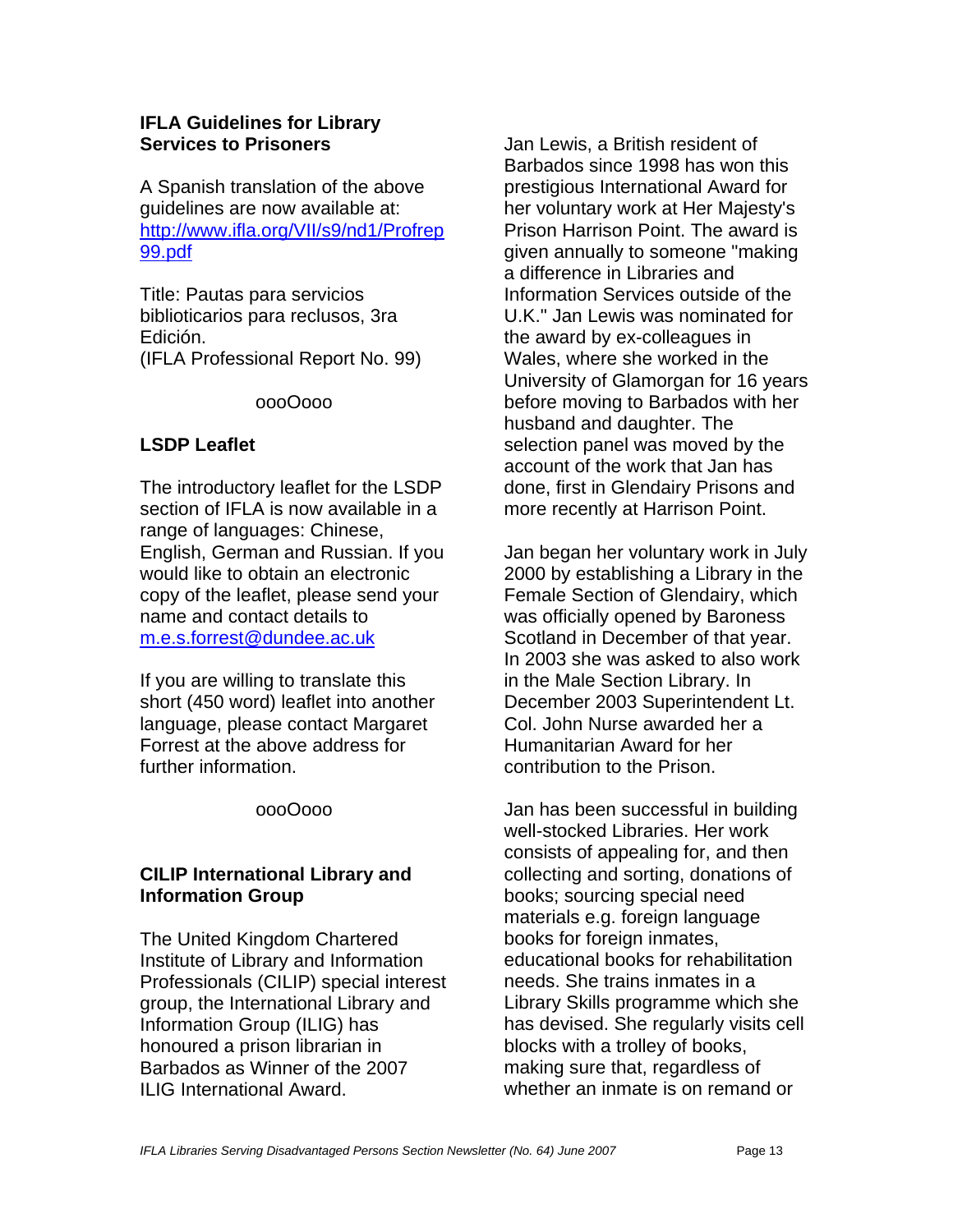facing a life sentence, he or she has access to reading material. The fire at Glendairy Prison had a devastating effect on her work. A vast amount of stock was lost, but undaunted, she has faced the challenge of re-stocking the shelves in the temporary facility at Harrison Point. The Library service is very popular at the Prison where over 78% of the 1000 or so male inmates borrow books; in the Female Section over 98% of inmates are regular readers.

For further information about the ILIG International Award, see http://www.cilip.org.uk/specialinterest groups/bysubject/international/award s/newintaward.htm

#### oooOooo

#### **Danish Disability Policy**

The Danish Disability Council has recently published *The Principles of Danish Disability Policy*. "This publication introduces the principles of compensation, sector, responsibility, solidarity and equal opportunities and connects the principles with disability policy in general." The Editor is Mogens Wiederholt. The publication can be downloaded from http://www.dch.dk ISBN 87-90985-48-6.

oooOooo

#### **UK National Information Forum**

A guide to services for disabled refugees and asylum seekers, *Find the Help You Need*, has recently been published by the United Kingdom National Information Forum. Topics included in this guide cover the following: legal rights and services for disabled people in the UK, money, housing, employment, the National Health Service, community care, equipment for disability, education, voluntary organizations, leisure, arts and sport. Copies of this guide can be obtained from the National Information Forum at Post Point 905, BT Burne House, Bell Street, London NW1 5BZ, United Kingdom. The guide is also available to download at http://nif.org.uk/printpublications.html

oooOooo

#### **Contributors**

Diane Dewar, Derek, Kinrade, Fatimeh Lagzian, Jeannette Larsen, Vibeke Lehmann, Helle Mortensen, Tone Eli Moseid, Gyda Skat Nielsen, Nancy Panella and Eileen Richardson.

oooOooo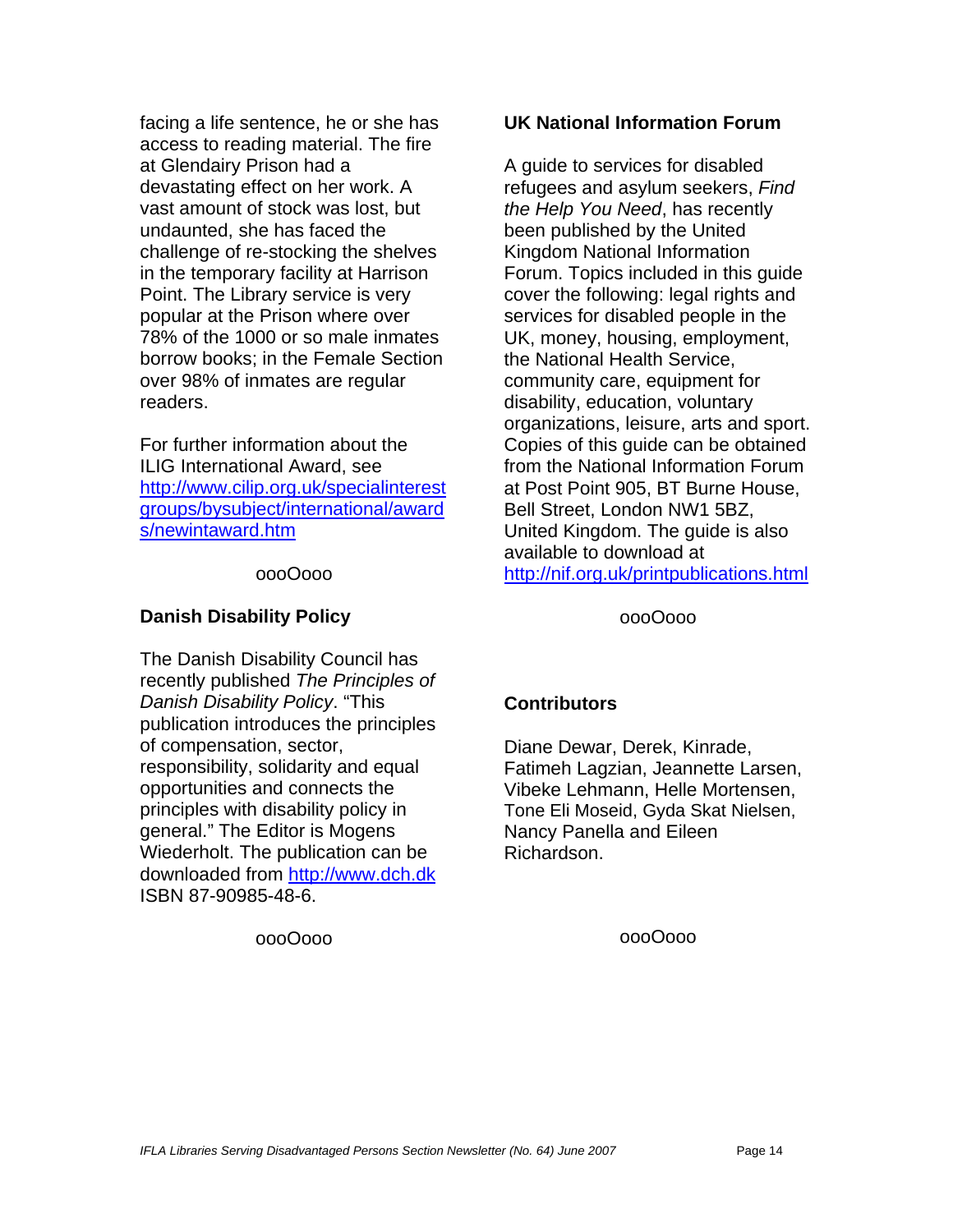# **LSDP Standing Committee 2005/06**

#### **Chair and Treasurer**

Joanne Locke Concordia University Department of Education, 7141 Sherbrooke St. West AD 306-2, Montreal, Quebec Canada H4B 1R6 jlocke@alcor.concordia.ca

#### **Secretary**

Tone Eli Moseid Norwegian Archive, Library and Museum Authority Box 8145 Dep., N-0033 Oslo **Norway** Tone.Moseid@abm-utvikling.no

#### **Information Officer**

Margaret E.S. Forrest University of Dundee School of Nursing & Midwifery Library Forth Avenue Kirkcaldy, Scotland KY2 5YS, UK m.e.s.forrest@dundee.ac.uk

#### **Committee Members**

Maria Angela Barlotti Provincia de Ravenna, Servizio Biblioteche Garatoni, 6 48100 Ravenna, Italy abarlotti@mail.provincia.ra.it

Corinne de Munain, Ministère de la Culture et de la Communication 182 Rue St. Honoré 75033 Paris Cedex 1, France Corinne.de-munain@culture.gouv.fr

Ramatoulaye Fofana Bibliothèque Publique d'Information 25, rue de Renard 75197 Paris Cedex 04 France fofana@bpi.fr

Dunja Marija Gabriel CLA, National and University Library Hrvatske Bratske Zajednice 4 10 000 Zagreb **Croatia** dgabriel@nsk.hr

Claudie Guerin Hopitaux de Paris 10 rue des Fosses St. Marcel 75005 Paris, France claudie.guerin@dfc.aphp.fr

Yu Kikuchi Japan Hospital Patients' Library Association 2227-1 Okura, Machida-shi 195-0062 Tokyo, Japan libraryp@mse.biglobe.ne.jp

Youngsook Lee National Library of Korea San 60-1, Banpo-dong, Secho-gu Seoul Republic of Korea ysooklee@nl.go.kr

Vibeke Lehmann (LSDP Past-chair) Dept of Corrections 3099 E. Washington Ave. PO Box 7925 Madison, WI 53704, USA vibeke.lehmann@wisconsin.gov